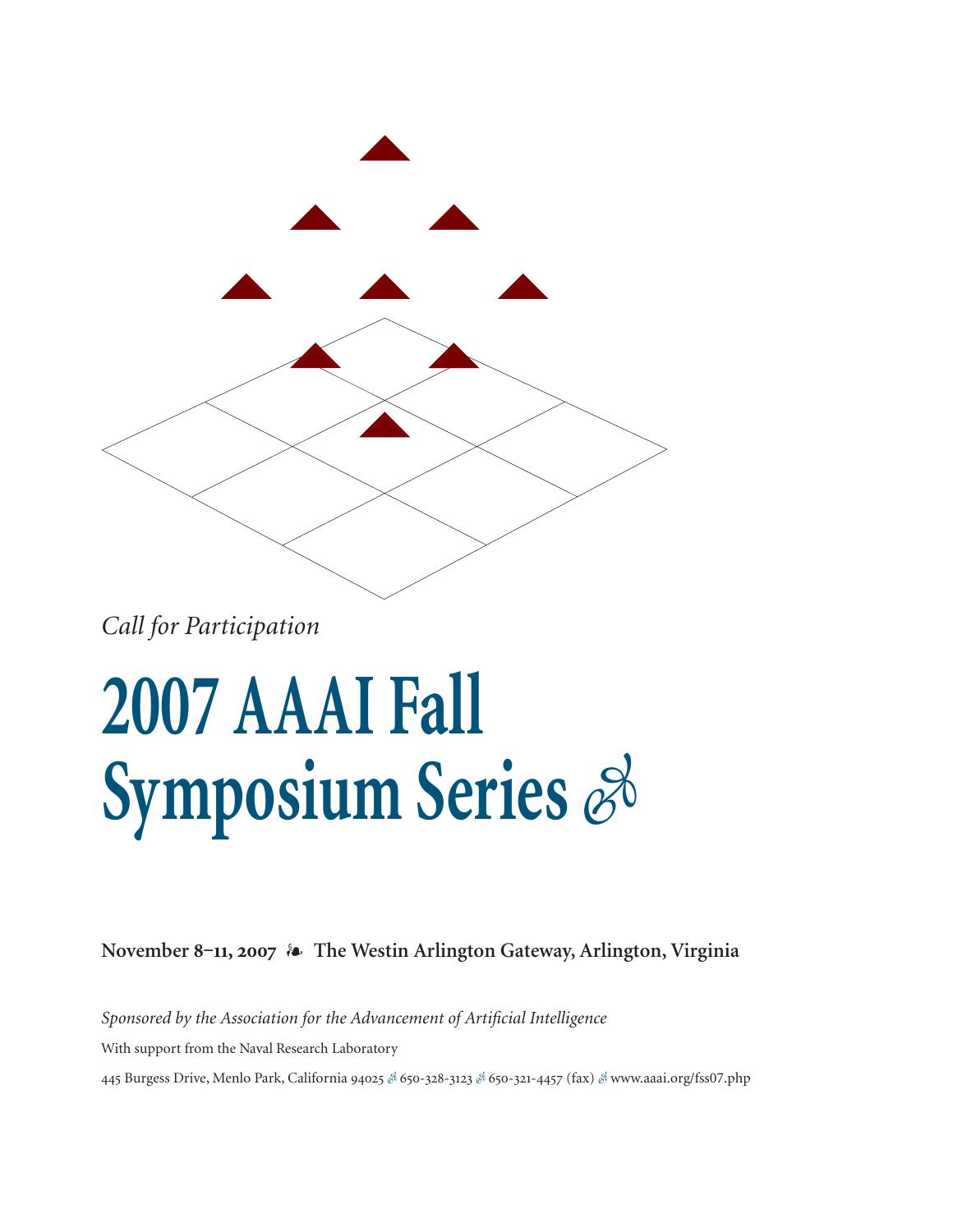### **Important Deadlines**

**May 1, 2007:** Submission due to organizers

**May 21, 2007:** Notifications of acceptance sent by organizers

**September 14, 2007:** Accepted camera-ready copy due to AAAI.

### **URL**

www.aaai.org/fss07.php



The Association for the Advancement of Artificial Intelligence is pleased to present the 2007 Fall Symposium Series, to be held Friday through Sunday, November 9-11, at the Westin Arlington Gateway in Arlington, Virginia. The Symposium Series will be preceded on Thursday, November 8 by a one-day AI funding seminar, which will be open to all registered attendees of FSS-07. The topics of the seven symposia are:

- AI and Consciousness: Theoretical Foundations and Current Approaches
- Artificial Intelligence for Prognostics
- Cognitive Approaches to NLP
- Computational Approaches to Representation Change during Learning and Development
- Emergent Agents and Socialities: Social and Organizational Aspects of Intelligence
- Intelligent Narrative Technologies
- Regarding the "Intelligence" in Distributed Intelligent Systems

An informal reception will be held on Friday, November 9. A general plenary session, in which the highlights of each symposium will be presented, will be held on Saturday, November 10. Symposia will be limited to 40-60 participants each. Participation will be open to active participants as well as a limited number of interested individuals on a first-come, first-served basis. Each participant will be expected to attend a single symposium. Working notes will be prepared and distributed to participants in each symposium. Registration information will be available on the AAAI web site in July 2007.

To obtain registration information, write to:

AAAI Fall Symposium Series 445 Burgess Drive Menlo Park, CA 94025-3442 650-328-3123 650-321-4457 (fax) fss07@aaai.org www.aaai.org/fss07.php

### **Submission Requirements**

Interested individuals should submit a paper or abstract by the deadline listed below. For AAAI formatting guidelines, please see http://www.aaai.org/Publications/Author/author.php. Please mail your submissions directly to the chair of the individual symposium according to their directions. Do not mail submissions to AAAI.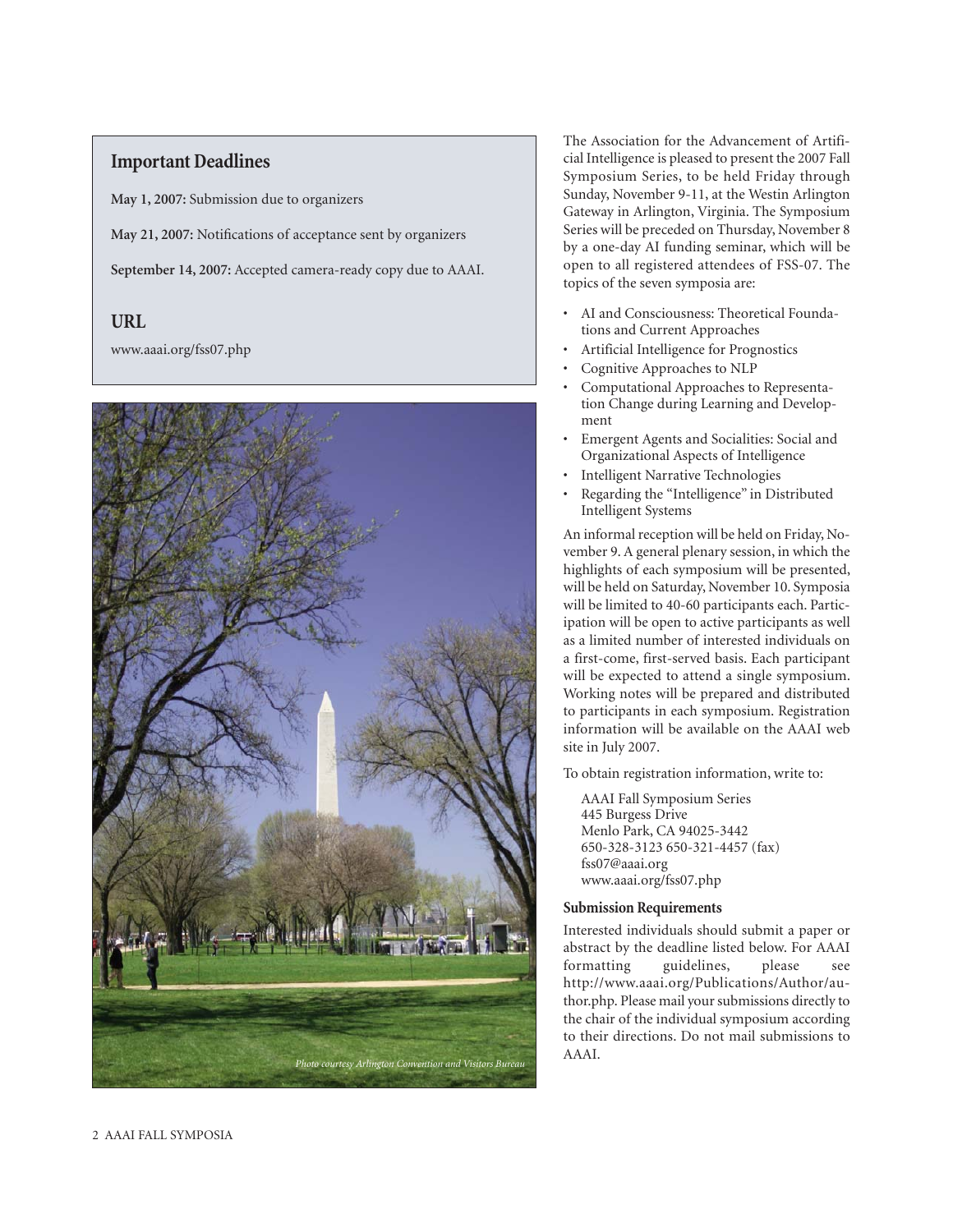In recent years there has been a growing interest in the field of consciousness from biological, psychological, philosophical, and computational points of view. At the same time, several artificial intelligence researchers have designed and implemented systems that take into account the suggestions from the study of consciousness. On one hand, there is the hope of being able to design better AI programs; on the other hand, the actual implementations of working systems could be helpful for understanding consciousness.

The current generation of autonomous robots shows impressive performance with respect to the mechanics and the control of movements. However, these robots, currently at the state of the art in control theory, present limited capabilities of perception, reasoning and action in novel and unstructured environments. A new generation of AI and robotics systems could greatly benefit from research on consciousness in terms of novel approaches for the design of robot sensors and actions modules, of internal and self- representations, and of relevant planning and anticipation capabilities.

The main goal of the symposium is to bring together researchers from AI, cognitive science, philosophy, and psychology to reason about the question: can we build better AI and robotics systems by facing the problem of consciousness?

Related questions considered in discussions and talks will be as follows:

- Are models of consciousness useful for AI?
- Are AI systems useful for understanding consciousness?
- What are the theoretical foundations of machine consciousness?
- Is machine phenomenology possible?
- Will conscious systems perform better than unconscious systems?
- What are the implementation issues of current AI systems inspired by consciousness?

The symposium will provide extensive discussions and group interactions in which to present the current state of research and to discuss the experimental results and the theoretical foundations of the field of consciousness and their relationships with artificial intelligence.

The symposium will schedule key invited speakers and selected talks from authors. Authors are encouraged to submit their work in long papers

and in position papers. A limited amount of support is available for students.

### **Submissions**

Please e-mail submissions using the two-column AAAI conference paper format as PDF to chella@unipa.it. Long papers should be at most six pages; position papers should be at most two pages.

### **Symposium Chairs**

Antonio Chella, University of Palermo (chella@unipa.it) and Riccardo Manzotti, IULM University, Milan (riccardo.manzotti@iulm.it)

### **Organizing Committee**

Luigia Carlucci Aiello, University of Rome "La Sapienza;" Igor Aleksander, Imperial College, London; Bernard J. Baars, The Neurosciences Institute, San Diego; Josh Bongard, University of Vermont; Ron Chrisley, University of Sussex; Stan Franklin, The University of Memphis; Benjamin Kuipers, The University of Texas at Austin; Murray Shanahan, Imperial College, London; Christof Koch, California Institute of Technology

### **For More Information**

For more information about the symposium see the supplementary symposium web site (www.consciousness.it/CAI/CAI.htm).

## **AI and Consciousness: Theoretical Foundations and Current Approaches** onsciousness: Theoret **Sand urrent Approach**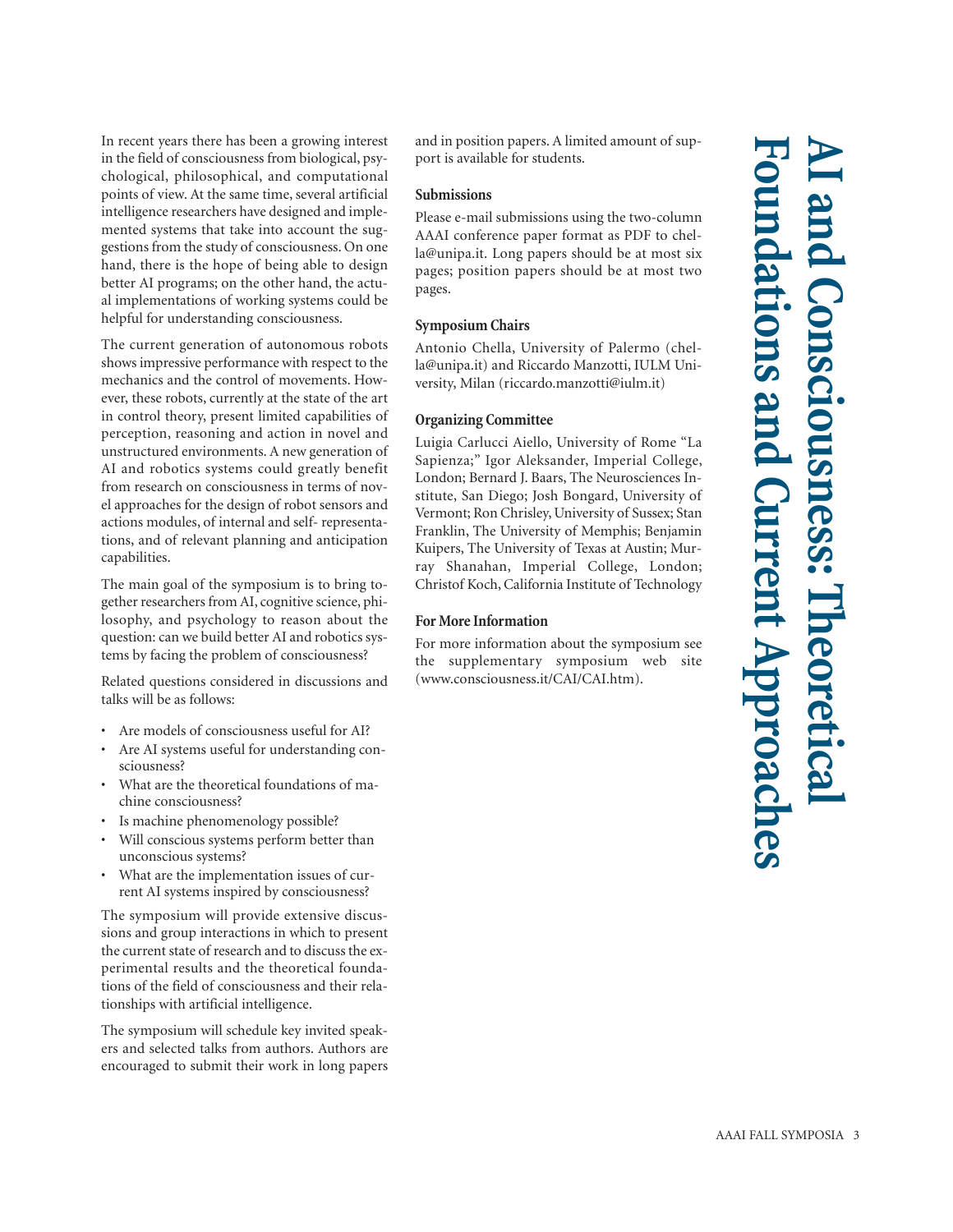Over the last ten years, there has been substantial interest and investment in prognostics in aerospace, transportation, and other industries. The field of prognostics focuses on methods and tools to determine functional degradation of components and systems and to estimate remaining useful life. The ultimate goal of prognostics is to manage the remaining useful life of systems such that maintenance actions can be performed "just in time" prior to failure, thus increasing safety as well as reducing maintenance expenses due to unscheduled downtime or unnecessary preventive maintenance. Given accurate remaining life estimates, prognostics also aims to manage the accumulation of further damage through control actions, for example, by either redistributing the load onto other components or changing the mission profile by trading off secondary mission goals.

These days, the hype around prognostics rivals the early days of artificial intelligence. Nevertheless, in practice, accurate prognostics has proven rather difficult to accomplish. There are numerous issues that still need to be resolved before prognostics is adopted as standard practice in the industry. These issues include the following:

- How does one successfully manage uncertainty of the prediction without incurring inadmissibly large confidence bounds that would wipe out the benefits?
- How does one validate prognostic techniques for new and expensive systems for which no historical data exist?
- How does one treat post-prognostic decision making that involves a tradeoff between numerous criteria including cost, risk, and logistics while some of these criteria change dynamically?
- How does one provide comprehensive coverage for a large number of fault modes that make a detailed materials-based approach infeasible for all fault modes?
- How does one communicate the information between different components and arrive at a complete system-wide health status that properly accounts for the interactions between different components?
- How does one perform online (or offline) reconfiguration that avert impending system failure within the framework of complex systems?

This symposium will explore the contributions that artificial intelligence and computational intelligence can make to this rapidly growing field. The AAAI Symposium Series provides the AI community with a unique venue in which researchers from different areas of AI can present speculative work and work in progress, hold focused discussions over several days, build new communities for emerging disciplines, and build ties between existing disciplines.

### **Submissions**

To indicate interest and receive symposium related updates, please send e-mail to goebel@email.arc.nasa.gov.

### **Organizing Committee**

Gautam Biswas, Vanderbilt University; Piero Bonissone, GE Global Research; Kai Goebel, RI-ACS, NASA Ames Research Center; Andrew Hess, Consultant (retired, US Navy-JSF Program Office); Michael Roemer, Impact Technologies; Serdar Uckun, NASA Ames Research Center; George Vachtsevanos, Georgia Institute of Technology

### **For More Information**

For more information about the symposium see the supplementary symposium web site (www.goebel5.org/aifp).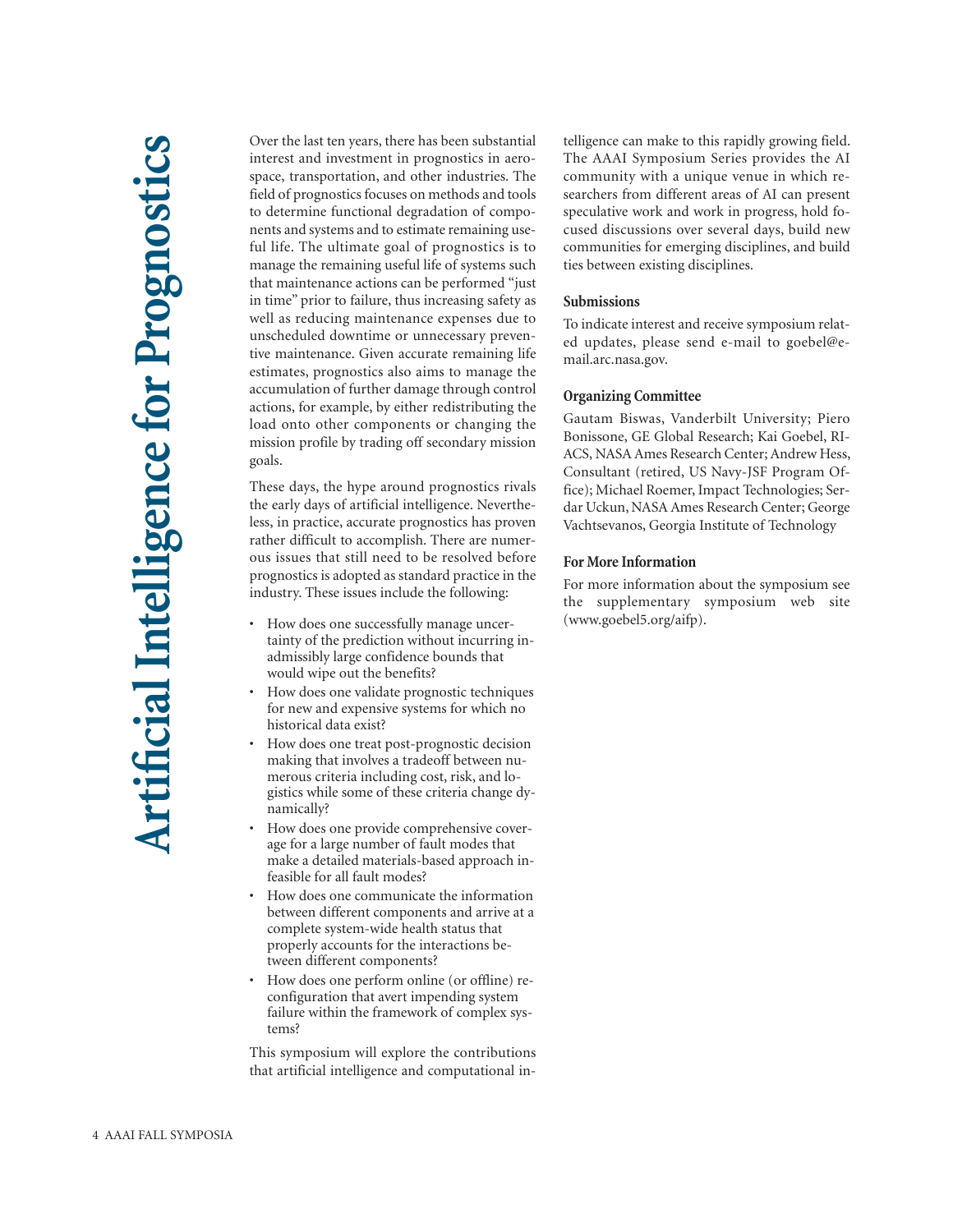This symposium is designed to highlight NLP research at the intersection of AI/computational linguistics and cognitive science/computational psycholinguistics—especially research that integrates symbolic and statistical or connectionist representations with serial and parallel processing mechanisms into large-scale, functional, cognitively- motivated (or better yet, cognitively plausible) NLP systems.

### **Topics**

Major topics of discussion are expected to include the following:

- Cognitive/hybrid approaches to parsing and text meaning analysis
- Cognitive/hybrid approaches to generation• Cognitive/hybrid approaches to knowledge representation (KR) and reasoning
- Cognitive/hybrid approaches to knowledge acquisition
- Cognitively-motivated implementations of NLP and information extraction (IE) systems
- Applying cognitive architectures to build functional NLP systems
- Evaluations, advantages and disadvantages of cognitively-motivated NLP systems

This symposium will be of special interest to researchers interested in building cognitively-motivated, large-scale, real-world NLP systems, although researchers interested in building more specialized systems may also want to participate. Researchers engaged in this interdisciplinary area of research are consumers of experimental and theoretical research in psycholinguistics and human language processing without necessarily being psycholinguists or experimental psychologists. However, attempts to build large-scale, cognitively motivated NLP systems are likely to reveal weaknesses in cognitive theories of language representation and processing, which will provide important feedback to more experimentally and theoretically oriented researchers.

A key assumption underlying this symposium is the idea that adhering to well- established cognitive constraints on language processing may actually facilitate, rather than hinder, the development of functional NLP systems. The adoption of such cognitive constraints narrows the search space for possible solutions, focusing attention in research directions that are more likely to lead to feasible systems than the reliance on brute force computational mechanisms like exhaustive

search and algorithmic backtracking, which are both cognitively implausible and computationally intractable.

A major goal of this symposium is to identify issues that need to be overcome in the development of large-scale, cognitively-motivated NLP systems, and to highlight emerging techniques and solutions for addressing these issues.

### **Submissions**

Prospective participants are invited to submit research (up to 8 pages) or position (2 pages) papers, in PDF or Word format using AAAI guidelines, to Jerry Ball (jerry.ball@mesa.afmc.af.mil). All submissions will be reviewed by the program review committee. Accepted papers will be presented at the symposium and published in the AAAI technical report series.

### **Organizing Committee**

Jerry Ball, Air Force Research Laboratory, Human Effectiveness Directorate; Krishna Jha, Lockheed Martin Advanced Technologies Laboratories; Sergei Nirenburg, University of Maryland Baltimore County; Marjorie McShane, University of Maryland Baltimore County

### **For More Information**

For more information about the symposium see the supplementary symposium web site (www.doublertheory.com/AAAIFallSymposium2007.htm).



*Photo courtesy Arlington Convention and Visitors Bureau*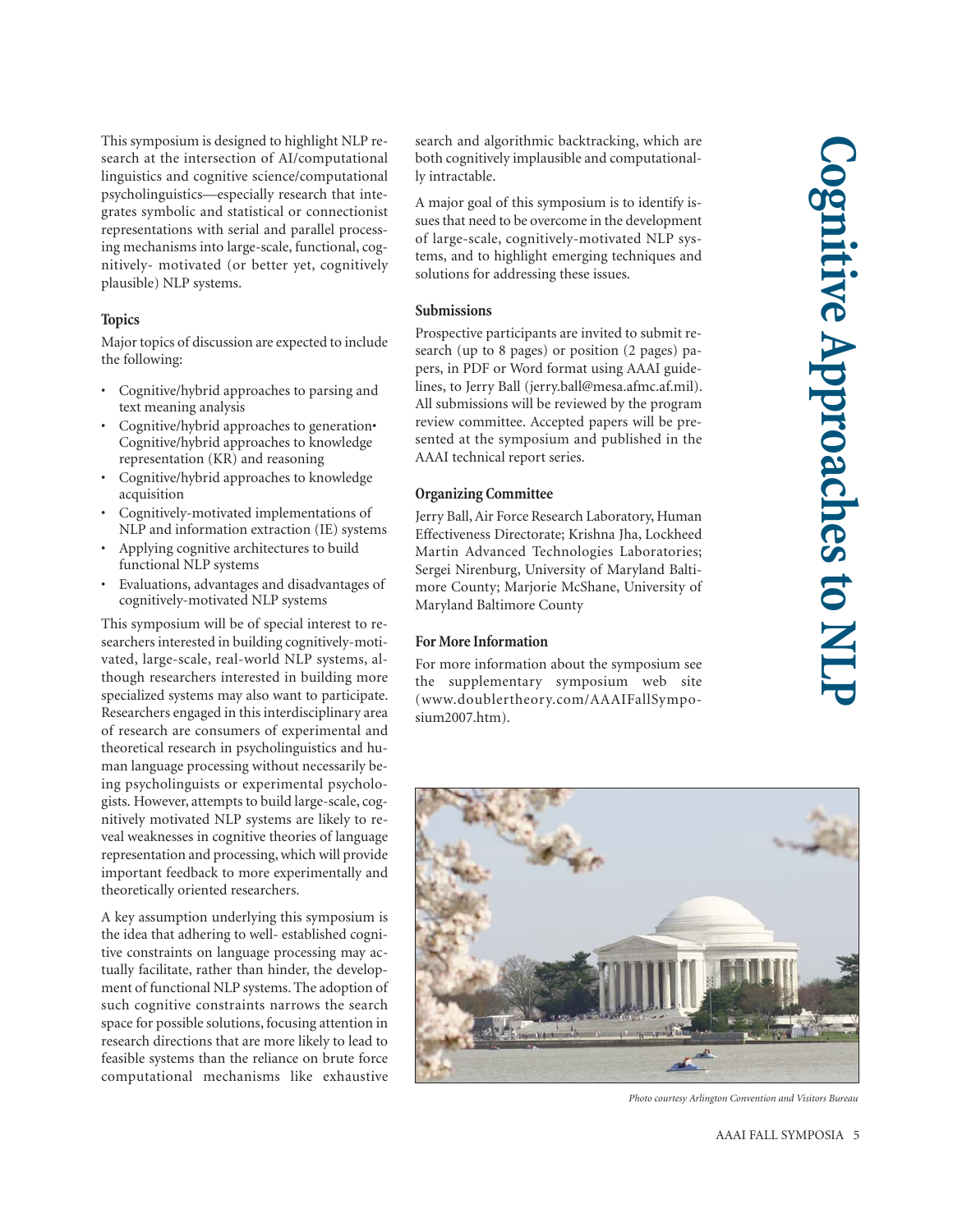# **Computational Approaches to Representation Change during Learning and Development** nputational Approaches to Representatio ng an

In nearly every subfield of AI, it is both true and well known that using the right representation is crucial. For example, moving from state-space planning to plan-space planning can make previously intractable problems solvable. Representation change is likewise implicated in psychological accounts of learning and problem solving, ranging from the relatively mundane to more significant "aha! moments" where an insight leads to problem reorganization and a breakthrough. Representation change also features prominently in many accounts of perceptual and cognitive development, and in some cases, such as that of Jean Piaget's constructivism, it is the driver of cognitive development.

The goal of this symposium is to bring together researchers from a diverse set of fields (such as artificial intelligence, machine learning, cognitive and developmental psychology, cognitive science, and philosophy) to survey the state of the art and establish a set of open problems and a research agenda in the area of automated development and, more specifically, change of representation. Submissions that emphasize computational mechanisms, present animal and human evidence of representation change, or propose learning and problem solving scenarios that require representation change are particularly encouraged.

Topics of interest include, but are by no means limited to, the following:

- What learning frameworks (for example, statistical or logical) and algorithms (such as reinforcement-learning algorithms, Bayesian learning algorithms, Inductive Logic Programming algorithms) are most amenable to ongoing change of representation?
- What classes of representations can support dynamic change? What is changing, what is gained, and what is lost in the process?
- What computational mechanisms are appropriate for representation change, especially given the issues of (time and sample) complexity and overfitting that arise when searching simultaneously over representations and hypotheses couched in those representations?
- How can we characterize representation change (that is, characterizing qualitative versus quantitative change)?
- How can the value of a representation be defined and measured, and how can the quality of different representations be compared?
- When can representation change hurt performance?
- What are computational accounts of perceptual and cognitive development that feature representation change?
- What mechanisms are best for triggering change of representation as opposed to relearning within a fixed representation?
- How can learners move beyond their innate sensor endowment by positing hidden variables or theoretical entities, thereby extending their representational repertoire?

### **Submissions**

Prospective participants are invited to e-mail a research paper (up to 8 pages) or position statement (up to 2 pages) using the standard AAAI format to Clayton Morrison (clayton@isi.edu).

### **Organizing Committee**

Clayton T. Morrison (cochair), University of Southern California Information Sciences Institute; Tim Oates (cochair), University of Maryland Baltimore County; Michael L. Littman, Rutgers University; Charles L. Isbell, Georgia Institute of Technology; Edwin D. de Jong, Universiteit Utrecht

### **For More Information**

For more information about the symposium see the supplementary symposium web site (www.vertle.isi.edu/~clayton/aaai-fss07).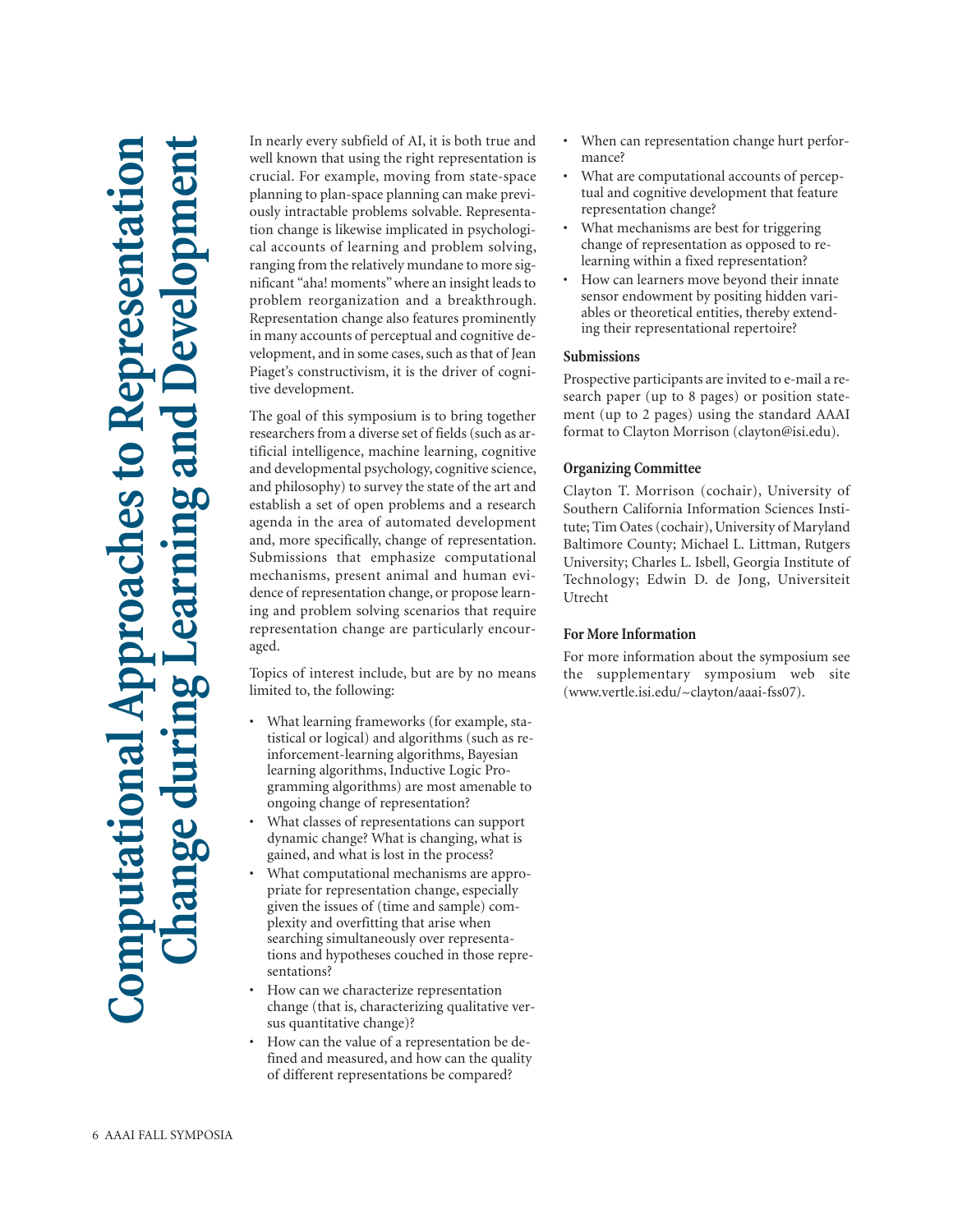The study of agency and multiagent systems crosses disciplinary boundaries by focusing on society, culture and communication as emerging from interactions of autonomous agents. Poised at the intersections of AI, cybernetics, sociology, semiotics and anthropology, this strand of multiagent systems research enables a powerful perspective illuminating not only how we live and learn, but also, through focusing on emergence, how we anticipate the future.

This symposium focuses on second order emergence. The constituents in a system are aware of an emergent phenomenon and adapt accordingly. New agents emerge as human and nonhuman agents interact, hinting at new qualities that may enable us to push the use of technology to its maximum capacity, and in the process imbricating both the observer and the observed in successive cycles of emergence.

In most studies to date, the nonhuman agent is subordinate to the human agents. Without the human input (and in the absence of another obstacle), the nonhuman agent goes nowhere. On the other hand, if we look at these interactions as emergent socialities, the nonhuman agent has a pivotal role—that of amanuensis for all subsequent social interaction. That is, without the nonhuman agent, there can be no emergent social interaction to begin with.

Theories of emergence suggest a dynamic, multidirectionality of perception organized socially as multi-agent systems. What is less studied is the messiness of those multi-agent systems themselves, the way they involve complex "translations" between human and non-human agents, or "transcodings" between different representational and discursive modalities.

This symposium proposes to delve into the messiness of the social, approaching it from multiple perspectives simultaneously—computational, sociological, linguistic and cybernetic—in such a way as to stimulate our own sites of emergence at the borders of these disciplines.

### **Focal areas**

- Concepts, definitions and theories
- Cognitive aspects of emergence in interactions
- Tools and methods for studying emergent phenomena
- Simulations and experiments in agency, in-

teraction, and emergence

- Emergent of society, and societal phenomena
- Organization and societies, interaction and communication

### **Submissions**

Those interested in participating in this symposium should send either a full paper (8 pages maximum) or a position paper (1–2 pages) in AAAI format in PDF to interaction.emergence@gmail.com or using alternative arrangements as posted at the URL below. Please submit all questions to Goran Trajkovski at gtrajkovski@towson.edu.

### **Organizing Committee**

Goran Trajkovski (cochair), Towson University, USA; Samuel Collins (cochair), Towson University, USA; Laslo Gulyas, AITIA International Inc., Hungary; Michael North, Argonne National Laboratories, USA; Keith Sawyer, Washington University in St Louis, MO, USA; Richard Schilling, Cognition Group Inc, USA; Georgi Stojanov, American University in Paris, France

### **For More Information**

For more information about the symposium see the supplementary symposium web site (pages.towson.edu/gtrajkov/FSS07).

**Emergent Agents and Socialities: Social and Organizational Aspects of Intelligence and Sc** SDECTS ss: Social ar <u>1991</u>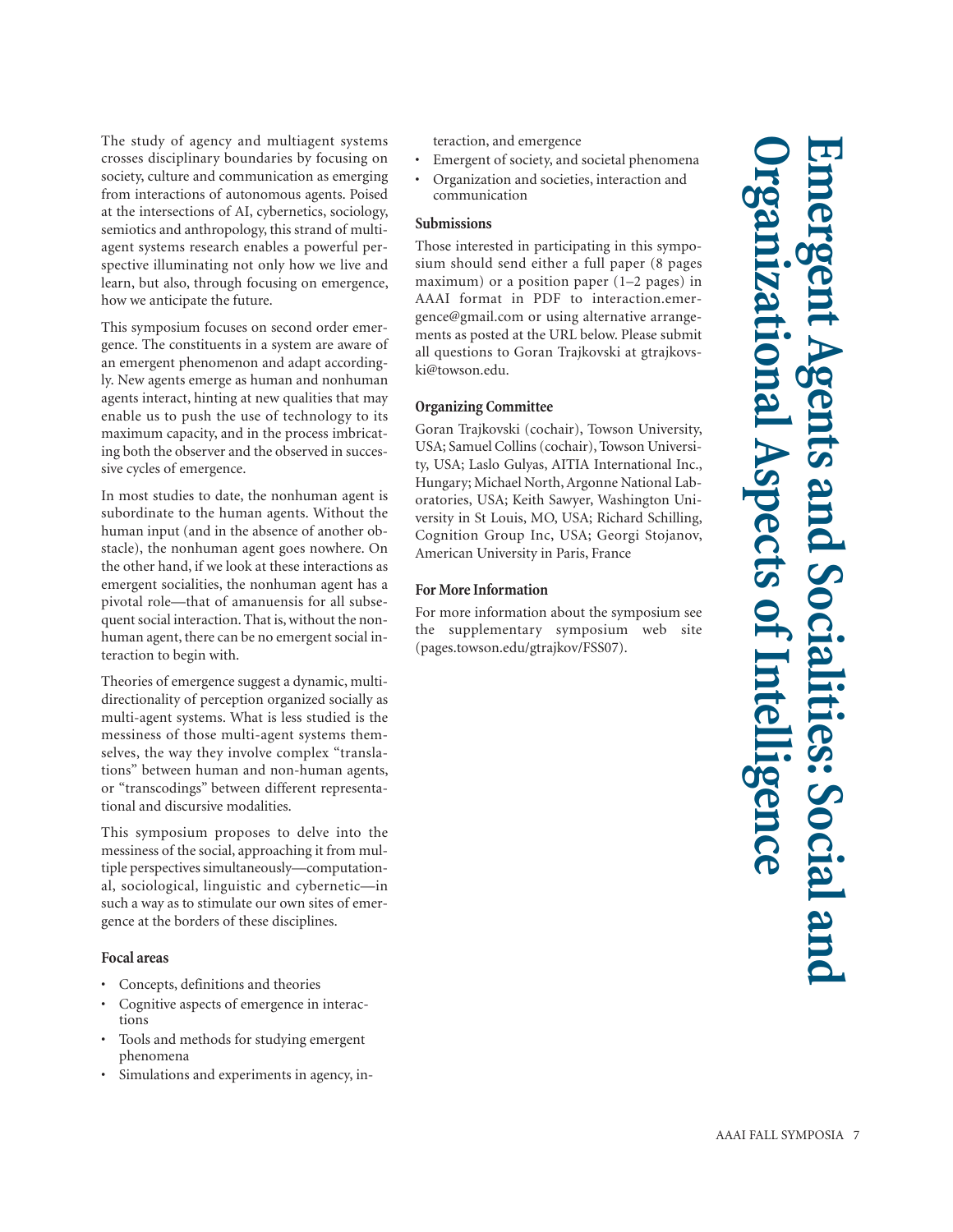Narrative is a pervasive aspect of human culture in both entertainment and education. As the reliance on digital technology for both entertainment and education technology increases, the need for more innovative approaches to represent, perform, and adapt narrative experiences increases as well. The term "narrative intelligence" was coined to refer to the ability in both humans and computers to organize experience into narrative form. Previous and current work in this field has produced results in narrative understanding, narrative generation, storytelling user interface modalities, narrative performance by autonomous embodied agents, cognitive models of narrative, and common-sense reasoning.

Our goal is to bring together a multidisciplinary group of researchers interested in discussing the fundamental issues in representing, presenting, adapting, and reasoning about narrative in digital media. To this end we invite AI researchers interested in interactive and noninteractive narrative, psychologists, narrative theorists, media theorists, and members of the interactive entertainment industry to contribute to the symposium. We intend to interleave paper presentations with creative, collaborative working sessions and innovative programming, such as an improvisational acting workshop. Contributors are encouraged to send in papers describing completed or ongoing research, and proposals for discussion topics that will be of interest to the community at large.

### **Topics**

- Narrative/story understanding/generation (agents, in the context of narrative performance, believability, emotion, personality, autonomy)
- Interactive narrative/storytelling systems
- Authoring tools and narrative co-construction support tools
- Computational models of narrative
- Narrative psychology, theory, and narratology
- Narrative in commonsense reasoning
- Narrative in intelligent learning environments, serious games, and edutainment
- Narrative in commercial and experimental interactive entertainment
- Narrative structure in interface design
- Complimentary technologies (virtual cinematography, computational models of cre-

ativity and aesthetics, natural language generation/understanding for narrative, music generation for dramatic effect)

• Production/comprehension

Due to the broad and multidisciplinary nature of narrative studies, we will also seriously consider other complimentary topics that are not included on the list.

### **Submissions**

We welcome submissions describing (1) finished or ongoing relevant research and systems, including theories and models that can inform the development of systems; and (2) proposals for discussion topics that will be of interest to the symposium. Long papers should be at most 8 pages; short papers should be at most 4 pages. Please submit electronically in PDF format following AAAI style guidelines to magerko@msu.edu.

### **Organizing Committee**

Brian Magerko (cochair), Michigan State University; Mark Riedl (cochair), University of Southern California; Bryan Loyall, BAE Systems; Michael Young, North Carolina State University; Michael Mateas, University of California, Santa Cruz

### **For More Information**

For more information about the symposium see the supplementary symposium web site (gel.msu.edu/aaai-fs07-int/).